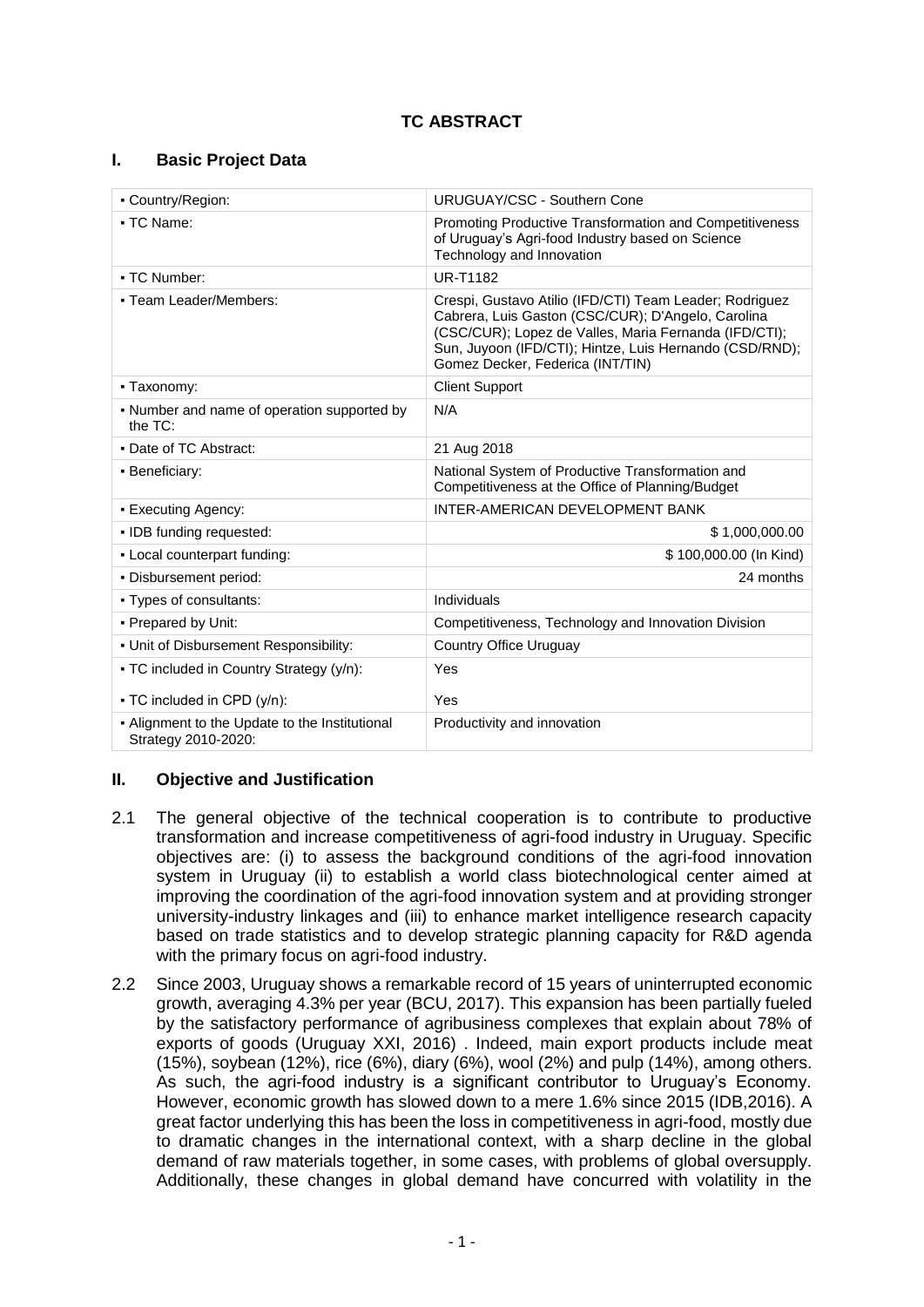weather conditions due to climate change. In summary, the sustainability of the current Uruguay's growth model is seriously challenged if it remains based only on the competitiveness of raw materials and commodities. Uruguay stands out among Latin American countries has having some of the best Agriculture Science and Technology Indicators and well-established capacity in agricultural research but there is a missing link in the system needed to coordinate research capacities already existent and bridge them with the knowledge demands of the industry for the development of more sophisticated food products. Partially, because of this situation, the agri-food innovation system is not taking full-advantage of the opportunities that modern biotechnology offers for increasing productivity, enhancing value of agri-food products and profitability, and achieving sustainability. The experience of most developed countries suggests that technology centers, if regulated by the right set of incentives, can play a critical role in the innovation system connecting knowledge demand with supply, building capacity through human capital formation and providing sophisticated knowledge services to firms through the operation of advanced equipment.

## **III. Description of Activities and Outputs**

- 3.1 Component 1. Assessing background conditions for establishing a world class BT center in agri-food and capacity building. This component will carry-out a complete strengths, weaknesses, opportunities and threats (SWOT) analysis of the different segments of the Uruguay's agri-food value chains with focus on benchmarking the Uruguayan BT research capacity. It will review the national and sector policies, plans, statistical data, economic and thematic sector work to identify key sector development issues and constraints. Component 2. Developing a BT center master plan and feasibility study. This component will develop a master plan for attracting a world class BT center for the Uruguayan agri-food industry. The BT center will serve as a headquarter of manpower, scientific expertise, research capacity, and infrastructure for knowledge generation, human resources training, and technology transfer to enable innovations in agrifood value-chains. Component 3. Building Trade Intelligence and R&D Planning Capacity to upgrade the agri-food sector. The first activity of this component aims to develop methodologies and an institutional framework to monitor and forecast key trade trends, risks and opportunities for key Uruguayan export products and strategic sectors. A secondary activity of this component will be the strengthening the R&D planning function based on technology trend analysis for strategic sectors. This activity will build capacity for analyzing the information on future and emerging technologies in the key strategic sector of agri-food sector. Then, based on review of the feasibility, marketability, and existing research and market capacity, R&D agenda and program will be developed with the thematic experts and scholars in the area.
- 3.2 **Component I: Assessing background conditions for establishing a world class BT center in agri-food and capacity building.** Carry-out complete strengths, weaknesses, opportunities and threats (SWOT) analysis of the different segments of the Uruguay's agri-food value chains with focus on benchmarking the Uruguayan BT research capacity.
- 3.3 **Component II: Developing a BT center master plan and feasibility study.** Develop a master plan for attracting a world class BT center for the Uruguayan agri-food industry.
- 3.4 **Component III: Building Trade Intelligence and R&D Planning Capacity to upgrade the agri-food sector.** Develop methodologies and an institutional framework to monitor and forecast key trade trends, risks and opportunities for key Uruguayan export products and strategic sectors.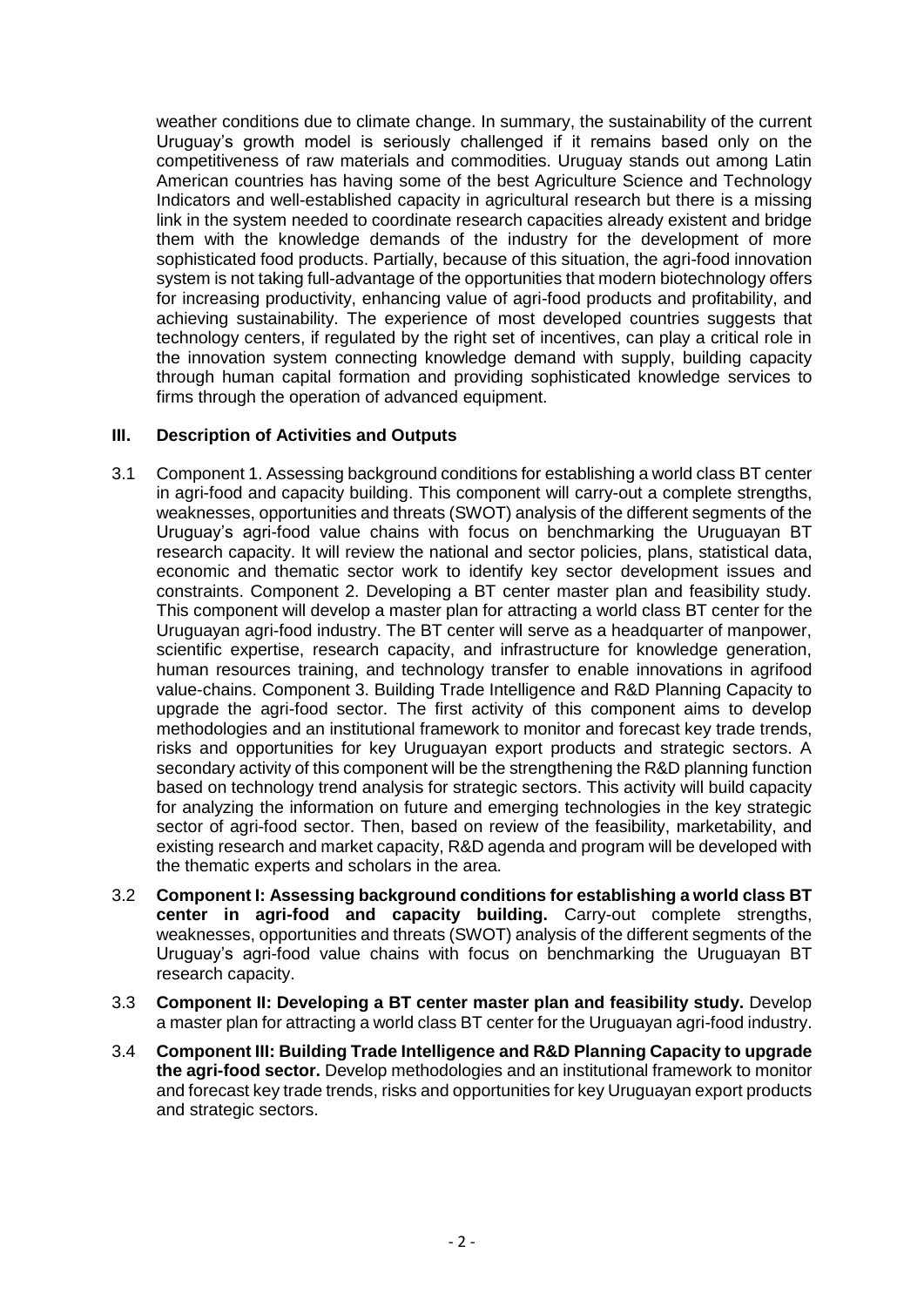# **IV. Budget**

| <b>Activity/Component</b>                                                                                                | <b>IDB/Fund Funding</b> | <b>Counterpart Funding</b> | <b>Total Funding</b> |
|--------------------------------------------------------------------------------------------------------------------------|-------------------------|----------------------------|----------------------|
| Assessing background<br>conditions for establishing<br>a world class BT center in<br>agri-food and capacity<br>building. | \$340,000.00            | \$30,000.00                | \$370,000.00         |
| Developing a BT center<br>master plan and<br>feasibility study.                                                          | \$440,000.00            | \$50,000.00                | \$490,000.00         |
| <b>Building Trade</b><br>Intelligence and R&D<br>Planning Capacity to<br>upgrade the agri-food<br>sector.                | \$220,000.00            | \$20,000.00                | \$240,000,00         |

#### **Indicative Budget**

# **V. Executing Agency and Execution Structure**

- 5.1 The Beneficiary has requested that the Bank execute the TC. This is based on the Bank's capacity to implement technical cooperation projects, its knowledge to identify highly qualified international consultants, and its experience in similar operations among different countries in the region. The Beneficiary of this TC, the SNTCP at the Office of Budget and Planning of the Presidency of the Republic will contribute to the discussion of the terms of reference of the different studies, assist the international consultants during their missions to Montevideo and approve the outcomes of the different studies. Bank's execution is in compliance with the section 4.5 of the TC Policy which requires, in case of Bank-executed TCs, that: (a) the beneficiary country or group of countries concurs and (b) the proposed activities are consistent with the Bank's country and /or regional strategy and program.
- 5.2 The Bank through CTI, RND and INT specialists will supervise the technical and operational activities related to the project. Although the Bank will be the executing unit of this project, the Beneficiary will still have to submit technical reports every six months with information about activities, products and results achieved over the last period. The reports will have to include a schedule for using the resources over the next six months period together with information on lessons learned. The half of year reports will be discussed in monitoring meetings with the beneficiary. Additionally, the technical cooperation will have an external evaluation by an independent consultant, paid by the project, who will certify the fulfillment of the indicators and goals included in the results matrix.

The procurement of individual consulting services will be carried out by the Bank, in accordance with the IDB's Human Resources Department regulations (AM-650). The procurement of firm consulting services will be carried out by the IDB in accordance with the Policies for the Selection and Contracting of Consultants Financed by the Inter American Development Bank (GN-2350-9), while the procurement of non-consulting services will be carried out by IDB in accordance with its Corporate Procurement policies (GN-2303-20).

## **VI. Project Risks and Issues**

6.1 Potential risks can be anticipated for coordination due to the nature of the project requiring multi-agency participation in each component. Nevertheless, the SNTPC the Beneficiary of the project, has the mandate and experience in coordinating relevant ministries and agencies. The SNTPC, led by the President of the Republic, has the